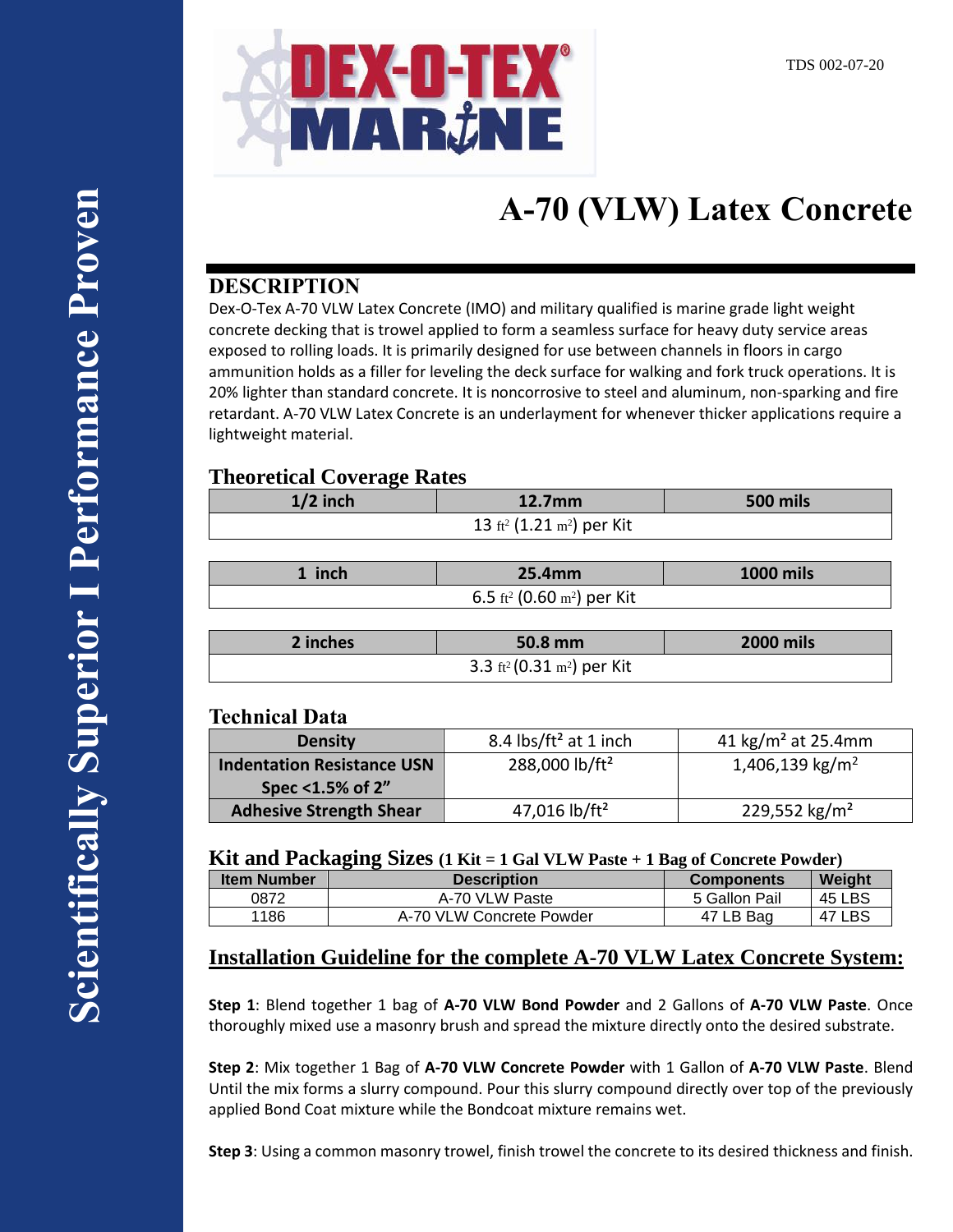# **A-70 (VLW) Latex Concrete**

Dry Building Mortar

#### **Surface Preparation**

Metal deck surfaces should be cleaned free of rust, loose scale, and dirt in accordance with SSPC SP-11. Grease and oil should be removed with approved solvents and clean rags in accordance with SSPC SP-1. The resulting surface should be clean and bright and protected against corrosion before Dex-O-Tex materials are applied. Dex-O-Tex A-70 VLW Bond Coat (TDS 001) may be applied to a cured Navy Formula 150 Primer, MIL-DTL-24441, MIL-PRF-23636 or to Dex-O-Tex TM Bond Coat and Underlayment Systems. Consult your local Dex-O-Tex Marine Rep. to verify compatibility with other "shop" primers or when wood or other deck surfaces are involved.

### **Job Site Survey**

Measure and record ambient temperature and humidity, surface temperature and the temperature of the material being used. Do not proceed with the application if the conditions are outside the recommended parameters. Inspect materials to be used. Verify material is the proper material and all components and sizes are correct. Inspect all containers and verify a proper factory seal with no signs of damage or leakage. Pre-Stir Liquid materials into a smooth homogenous blend before uses.

## **Environmental Conditions for Application**

All materials are mixed, applied and cured at the job site. Minimum environmental conditions are required to facilitate proper curing and performance of the products. Ensure conditions are in accordance with the following requirements.

| <b>Substrate Temp</b>        | Min. $45^{\circ}$ F | Max. 88°F          |
|------------------------------|---------------------|--------------------|
| <b>Max Relative Humidity</b> | Min. 20%            | Max. 85%           |
| <b>Ambient Air Temp</b>      | Min. $45^{\circ}$ F | $Max.100^{\circ}F$ |

| <b>Temperature</b>          | 65 Deg F        | 75 Deg F        | 85 Deg F        |
|-----------------------------|-----------------|-----------------|-----------------|
| Dry to Re-Coat / Use        | 52 hours / inch | 48 hours / inch | 42 hours / inch |
| <b>Max Re-Coat</b>          | 96 hours        | 96 hours        | 96 hours        |
| <b>Cure to Foot Traffic</b> | 24 hours        | 24 hours        | 24 hours        |
| <b>Cure to Full Service</b> | 96 hours        | 96 hours        | 96 hours        |

### **Material Disclosure**

Materials should be delivered in original packages and containers with seals unbroken and bearing manufacturer's labels containing brand name and directions for storage and mixing with other components. Check materials immediately upon receipt, verify all the correct materials in the correct packaging are accounted for in good condition. Sort the materials and store them in a tempered storage area.

## **Applicator Notes**

For proper workability it is important the Dex-O-Tex materials be stored and mixed at a temperature of 65°F-80°F. A warm substrate will decrease the pot life and make the materials sticky. A cooler substrate will lengthen the cure time. Decking surfaces and room temperature of 65°F or slightly higher must be maintained for the duration of the Cure to Full Service time. When mixing the components, be sure to use all the provided material. Keep the unfinished flooring surface clean. Do not track dirt, grease, or any other contaminates onto the unfinished decking surface. Good ventilation must be provided during application, particularly in confined spaces. Always obtain, read and observe Safety Data Sheets (**SDS**) before handling materials.